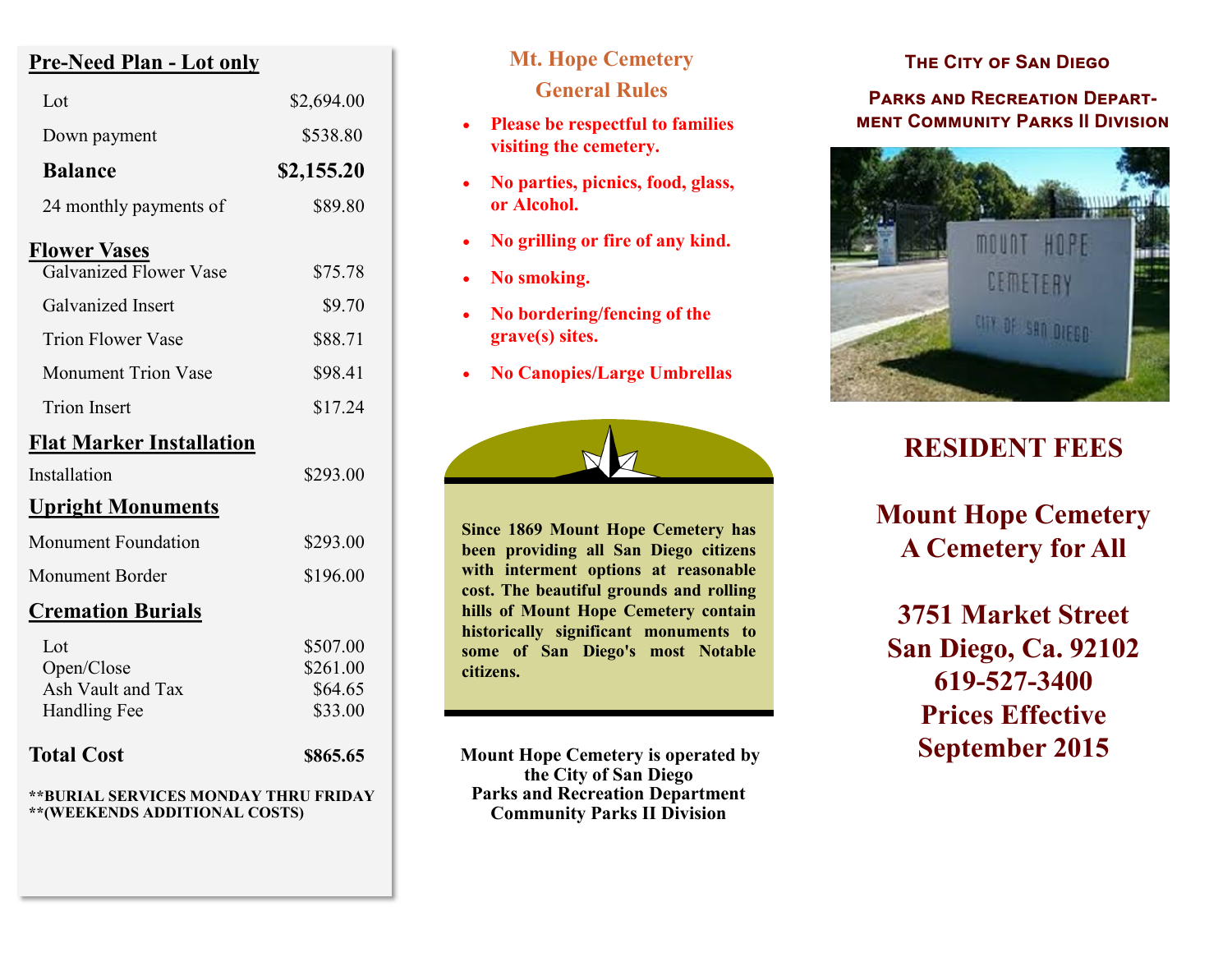#### **SINGLE ADULT BURIAL WITH CONCRETE LINER**

| <b>Total Cost</b>     | \$3,608.46 |
|-----------------------|------------|
| Tax on Concrete Liner | \$9.46     |
| Handling Fee          | \$261.00   |
| Concrete Liner        | \$122.00   |
| Open/Close            | \$522.00   |
| Lot                   | \$2,694.00 |
|                       |            |

#### **PRE-NEED LOT & TRUST**

| Down payment        | \$721.70   |
|---------------------|------------|
| <b>Balance due</b>  | \$2,886.76 |
| 23 monthly payments | \$120.29   |
| Final payment of    | \$120.09   |

#### **PRE-NEED TRUST ONLY**

| Open/Close            | \$522.00 |
|-----------------------|----------|
| Concrete Liner        | \$122.00 |
| Handling Fee          | \$261.00 |
| Tax on Concrete Liner | \$9.46   |
| <b>Total Cost</b>     | \$914.46 |
| Down payment          | \$182.90 |
| 23 monthly payments   | \$30.49  |
|                       |          |

#### **SINGLE ADULT BURIAL WITH CONCRETE BOX**

| <b>Total Cost</b>   | \$3,656.94 |
|---------------------|------------|
| Tax on Concrete Box | \$12.94    |
| <b>Handling Fee</b> | \$261.00   |
| Concrete Box        | \$167.00   |
| Open/Close          | \$522.00   |
| $tot$               | \$2,694.00 |

#### **PRE-NEED LOT & TRUST**

| Down payment        | \$731.39   |
|---------------------|------------|
| <b>Balance due</b>  | \$2,925.55 |
| 23 monthly payments | \$121.90   |
| Final payment of    | \$121.85   |

#### **PRE-NEED TRUST ONLY**

| Open/Close          | \$522.00 |
|---------------------|----------|
| Concrete Box        | \$167.00 |
| Handling Fee        | \$261.00 |
| Tax on Concrete Box | \$12.94  |
| <b>Total Cost</b>   | \$962.94 |
| Down payment        | \$192.59 |
| 23 monthly payments | \$32.10  |
|                     |          |

# **DOUBLE ADULT BURIAL WITH DOUBLE DEPTH CRYPT**

| <b>Total Cost (1st burial)</b> | \$4,248.36 |
|--------------------------------|------------|
| Tax on Crypt                   | \$27.36    |
| Handling Fee (1st burial)      | \$522.00   |
| Double Crypt                   | \$353.00   |
| Open/Close (1st burial)        | \$652.00   |
| Lot                            | \$2,694.00 |

#### **PRE-NEED LOT & TRUST 1ST BURIAL**

| Down payment        | \$849.68   |
|---------------------|------------|
| <b>Balance due</b>  | \$3,398.68 |
| 23 monthly payments | \$141.62   |
| Final payment       | \$141.42   |

# **Total Cost for 2 burials \$4,900.36**

| <b>PRE-NEED LOT &amp; TRUST ON 2 BURIALS</b> |            |
|----------------------------------------------|------------|
| Down payment                                 | \$980.08   |
| <b>Balance due</b>                           | \$3,920.28 |
| 23 monthly payments                          | \$163.35   |
| <b>Final Payment</b>                         | \$163.23   |
| **BURIAL SERVICES MONDAY THRU FRIDAY         |            |

**\*\*(WEEKENDS ADDITIONAL COSTS)**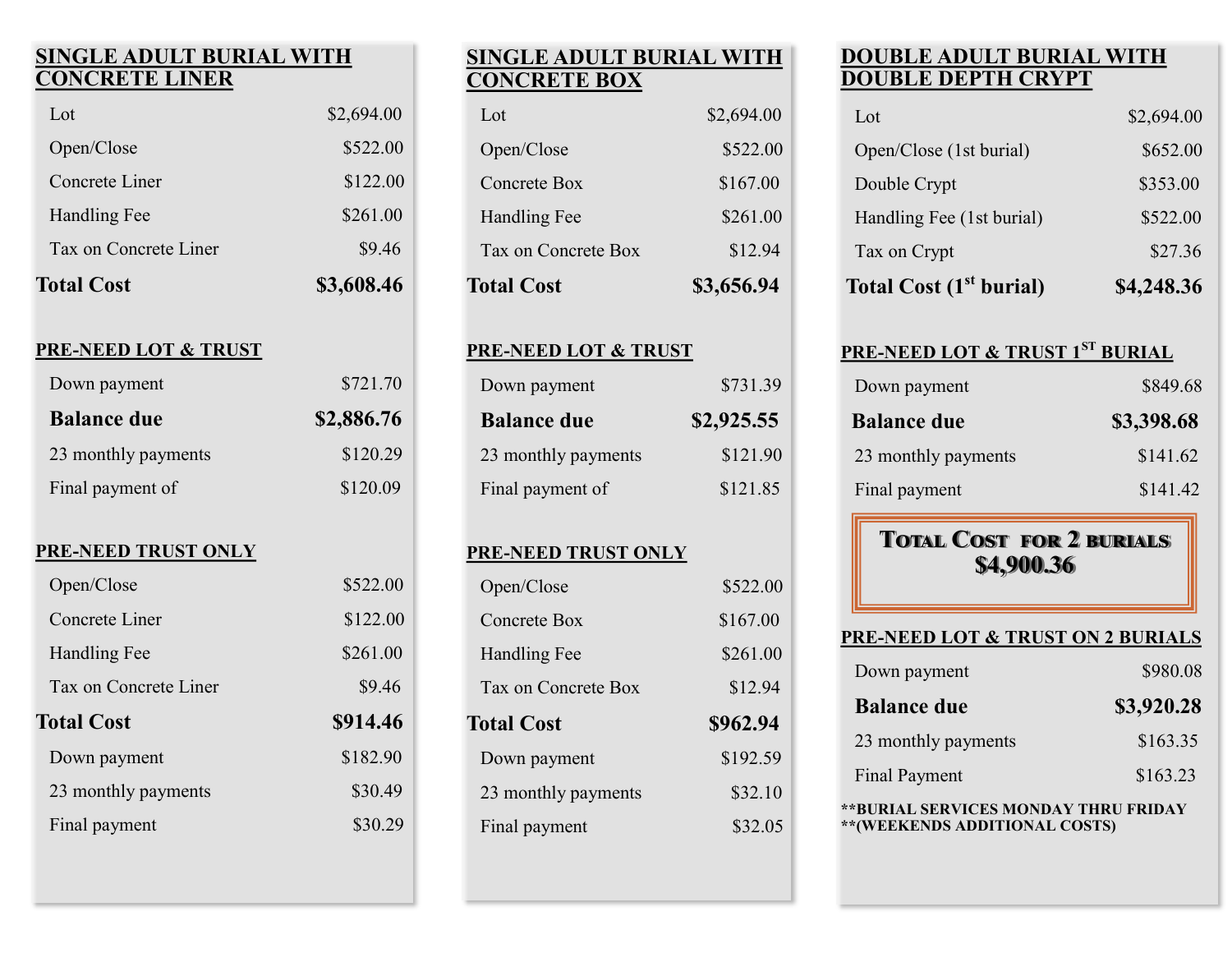## **Pre-Need Plan - Lot only**

| Lot.                   | \$3,583.00 |
|------------------------|------------|
| Down payment           | \$716.60   |
| <b>Balance</b>         | \$2,866.40 |
| 23 monthly payments of | \$119.43   |
| Final payment of       | \$119.51   |

#### **Flower Vases**

| Galvanized Flower Vase     | \$75.78 |
|----------------------------|---------|
| Galvanized Insert          | \$9.70  |
| Trion Flower Vase          | \$88.71 |
| <b>Monument Trion Vase</b> | \$98.41 |
| <b>Trion Insert</b>        | \$17.24 |
|                            |         |

## **Flat Marker Installation**

#### **Upright Monuments**

| Monument Foundation | \$293.00 |
|---------------------|----------|
| Monument Border     | \$196.00 |

# **Cremation Burials**

| <b>Total Cost</b> | \$1,032.65 |
|-------------------|------------|
| Handling Fee      | \$33.00    |
| Ash Vault and Tax | \$64.65    |
| Open/Close        | \$261.00   |
| Lot               | \$674.00   |

#### **\*\*BURIAL SERVICES MONDAY THRU FRIDAY \*\*(WEEKENDS ADDITIONAL COSTS)**

### **Mt. Hope Cemetery General Rules**

- **Please be respectful to families visiting the cemetery.**
- **No parties, picnics, food, glass, or Alcohol.**
- **No grilling or fire of any kind.**
- **No smoking.**
- **No bordering/fencing of the grave(s) sites.**
- **No Canopies/Large Umbrellas**



**Since 1869 Mount Hope Cemetery has been providing all San Diego citizens with interment options at reasonable cost. The beautiful grounds and rolling hills of Mount Hope Cemetery contain historically significant monuments to some of San Diego's most Notable citizens.**

**Mount Hope Cemetery is operated by the City of San Diego Parks and Recreation Department Community Parks II Division**

# **The City of San Diego**

#### **PARKS AND RECREATION DEPARTment Community Parks II Division**



# **NON-RESIDENT FEES**

 **Mount Hope Cemetery A Cemetery for All**

 **3751 Market Street San Diego, Ca. 92102 619-527-3400 Prices Effective September 2015**